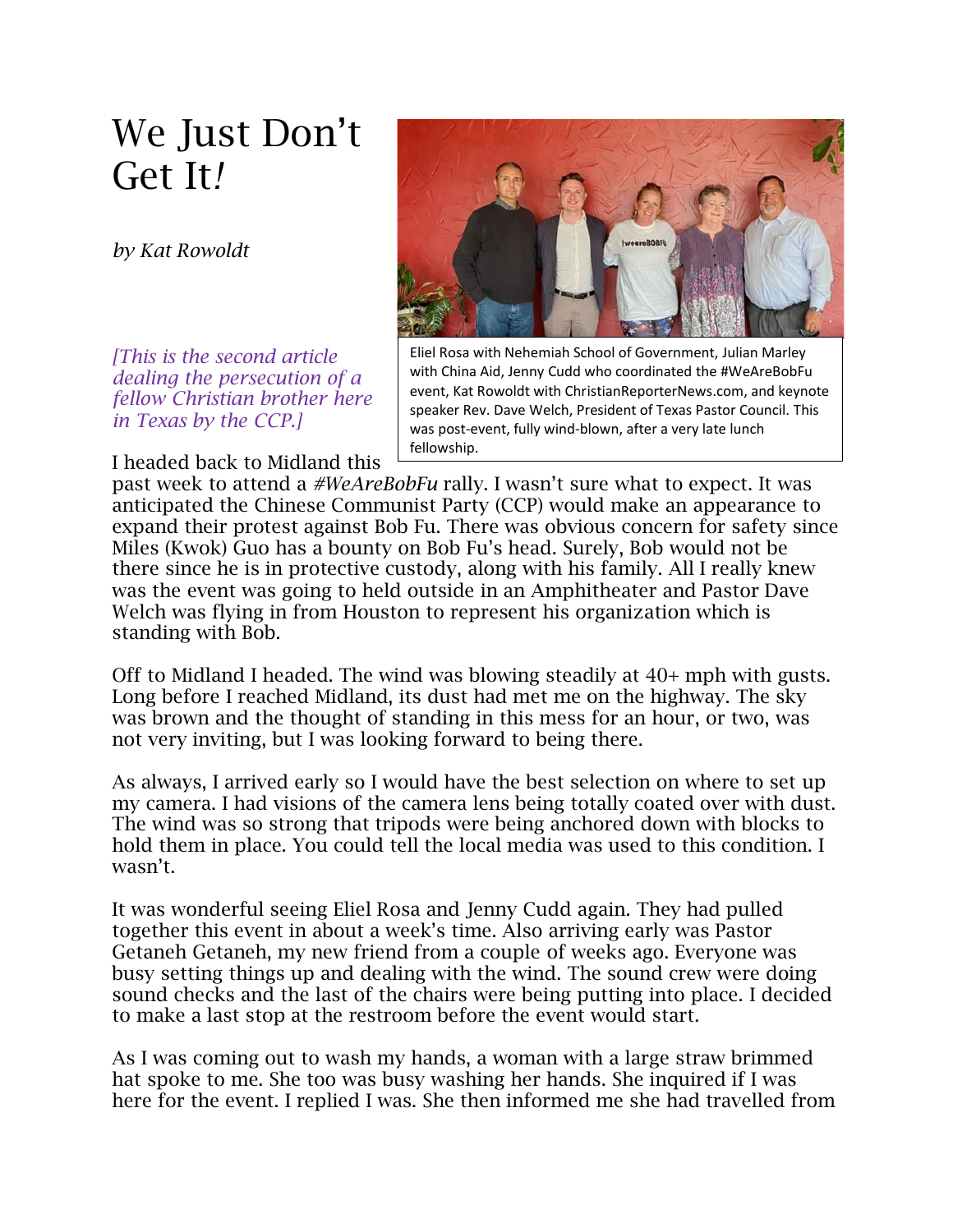Seattle, Washington to be here. She was Chinese. I welcomed her to Texas and hurried back out to my camera and things outside which I had asked Pastor Getaneh to watch while I stepped away. I immediately told him how wonderful it was that someone had travelled so far to come to this event. He agreed and wanted to meet her.

While everyone was busy focusing on what they needed to do to finish getting setup for the event, a bus load of Chinese people had apparently arrived and were now moving very freely around the area. My mind was racing to try to figure out who they were and what was going on. For all I knew, they could have been the CCP and I was somewhat on alert, curious, and uneasy.

They too had entered the area and were very busy. Many of them had cameras and were photographing everything. A few of them were carrying large US flags and a couple of flags from some country I could not identify. Then I noticed they had a red band tied on their arms. They came in with t-shirts on with oriental looking words on them, presumably Chinese. Next I realized they were unfolding a long black banner with a taped-on message. I could not read the top row as it was in what appeared to be Chinese, but the second row of wording said, *We Stand with Human Rights Activist Bob Fu.* Was this for real or a ploy to gain entrance into the event and mix themselves among the attendees?

I would later learn that even the event coordinators did not know initially who these unexpected guests were. They would turn out to be an amazing group of people who truly made the event memorable. The photo to the right was taken during the event setup. They also wore headbands which had Bob Fu's name on them which were handwritten. I had no clue who these people were or why they were there. I asked one of the men who elected to sit to my left who was with them



videoing, what country the other flag represented. He informed me it was the flag of Taiwan, from the democratic region. That's the best I could understand.

Honestly, I was still uneasy. There were about 20 or so moving all around. My uneasiness came purely from the concern of the CCP infiltrating the event and I would have no clue as to who-was-who. At some point I realized they had not only positioned the banner at the front for a photo op with their guys, but they were planning on staying there during the event. Luckily where I had set up my camera and the angle to the stage, they would not be blocking my shot.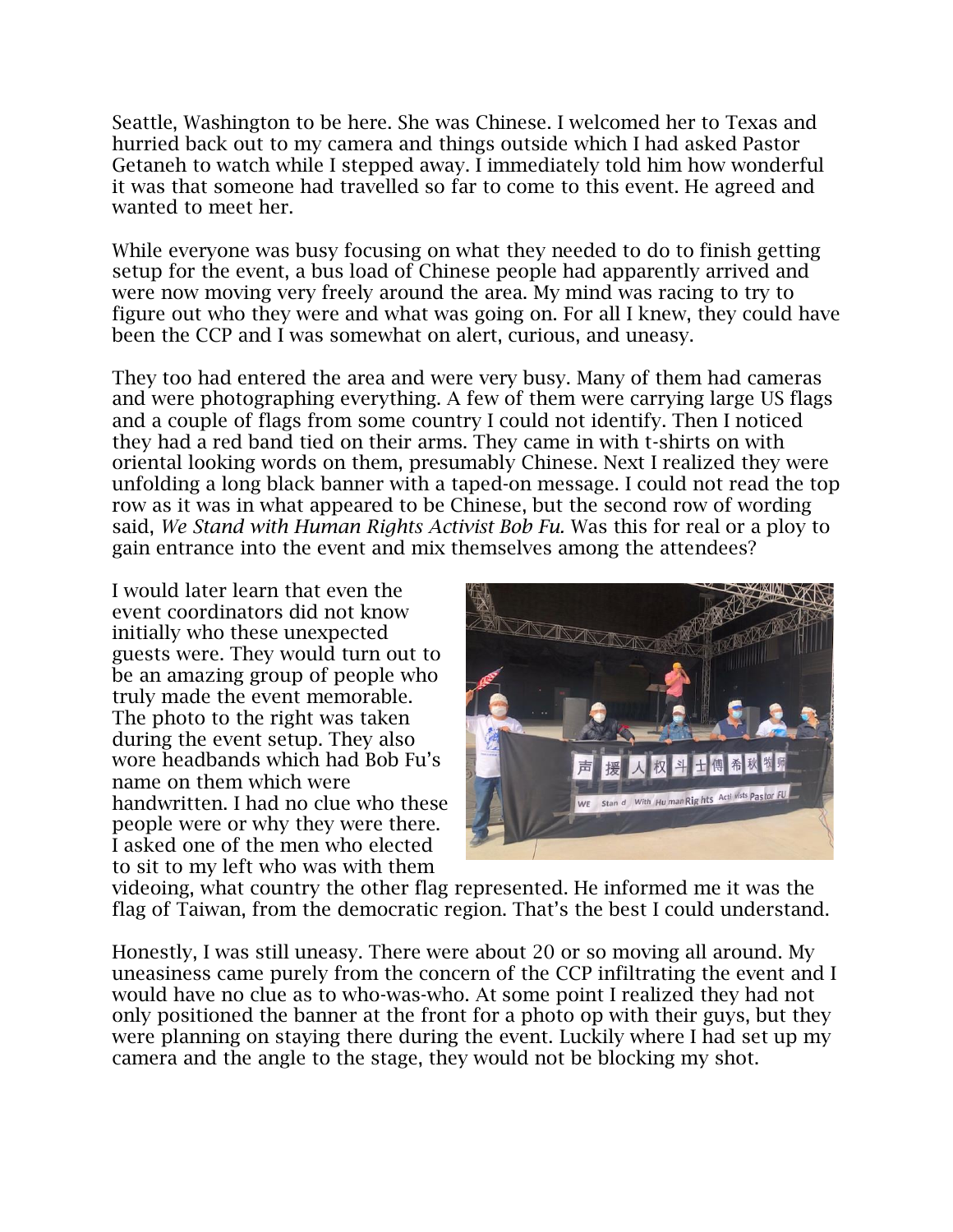I noticed a huddle off to the side of the stage where the coordinators were going over the event with various attendees, maybe fellow pastors, and there was the lady from the restroom with them. Hmmm….

Eliel Rosa opened the event with his beautiful worship. A group of pastors were called onstage to be ready to pray as they were called upon. The event was opened in prayer and then my friend, Pastor Getaneh, had the honor of praying for Bob Fu and the persecuted church. Shortly thereafter a young man who I had noticed when he arrived was called to the mic. His name is Julian Marley who works with Bob Fu at China Aid. He had Bob Fu on the phone to greet everyone that was there. Bob thanked everyone for being there and to those who had travelled so far. He then began to introduce these special people, people who his organization helped escape the persecution in China.

He informed us that these people had driven 20-30 hours from all across the United States (Seattle, Los Angeles, New York City, Virginia) to show their support for Bob Fu. He also mentioned that not only his life and his family's life had been threatened, but Midland Mayor, Patrick Payton, is under threat as well. He stressed, "Don't take our freedom for granted."

Then he began to introduce a few of the people who had driven all those miles to be there. I do not have the correct spelling of their names, so please forgive my simplistic form of spelling. First, he mentioned Sister Dru. Her husband had been with Bob in Tiananmen Square. A tank had rolled over his legs and he is a double amputee. Another man was from Los Angeles and had something called Freedom Park. Then there was the lady I met in the restroom, Sister Jen Jane. She had cut short her trip to Hawaii and flew to Midland. She lives in Seattle.

Next he called out Sister Wa Yen, who had suffered two forced abortions in China. Pastor Paul who was imprisoned for years in China who drove in from Virginia, along with another brother-in-Christ who survived ten years in prison in China who came in from New York City.

My heart was so moved hearing the various stories and looking into the eyes of people who had endured so much more than I can even imagine. These people, when they heard what was happening to Bob Fu, knowing an event was being held to honor him, dropped their busy lives and came straight away to show their support for him and ChinaAid.org. They understand, like American's cannot, the importance of being ONE BODY IN CHRIST. As Bob said in his phone call, "if one part of the body suffers, the whole body suffers."

My head was spinning with thoughts, my heart was being pulled and realigned, and I knew for the first time in my life probably, how poorly we truly understand the cost, the price, the value of the freedoms we enjoy every moment of the day. That amphitheater which had a nice turnout for such a crazy windy day, should have had tens of thousands of people crowding in to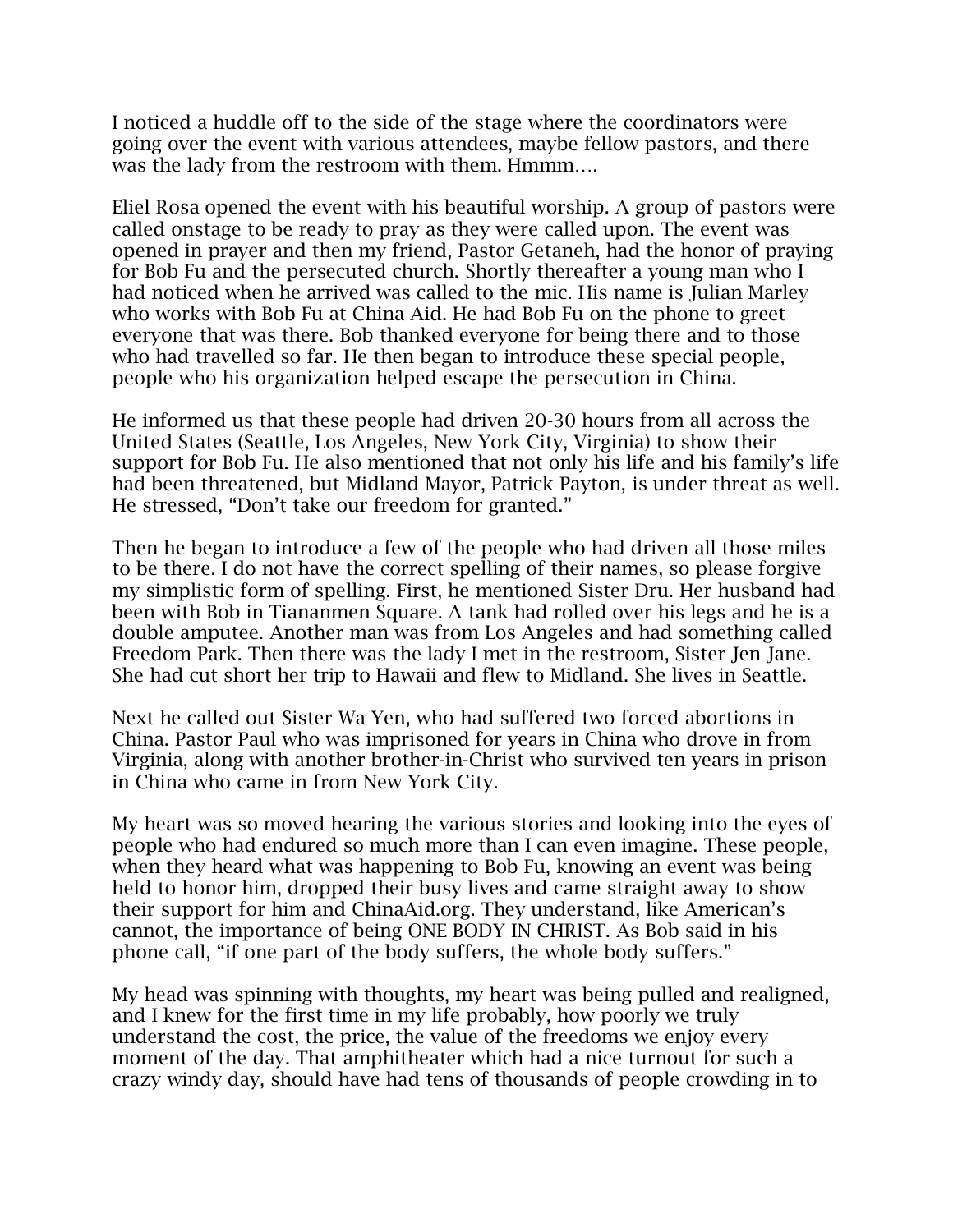be there. Where were we? Where were the Christians to show their support? Where were the local pastors? Where WAS THE BODY OF CHRIST?

As the program continued and Rev. Dave Welch took the microphone, I kept seeing in my mind American Christians tossing change into an offering to tend to the mission fields abroad while they hurried out to lunch and their golf games. We have been so isolated from the harsh reality the rest of the world is living in, that we have totally lost touch with living the Christian life by Biblical standards.

Today there are more missionaries coming into America than we are sending aboard. We have been flying over the mission field for so many years to get to those 'exciting' mission fields abroad, that we have neglected our very own needs. America is no longer a Christian nation, at least not like it was when I was a child. Christianity has become a culture, social gathering, and not a lifestyle in America. Our lifestyle reflects the secular world, doesn't it? If this statement was not true, then the number of divorces in the church would not meet or exceed the number of those outside of the church. Those stats probably are true in-regards to abortion as well.

While I've never had an abortion, I've had divorces. I've been part of the social Christianity and gone through lots of the motions thereto. I've been on fire and I've been lukewarm. I've even been rebellious and hated God for a season in my life. Most of us can relate to that. For the last five years I've watched the horrors of what is happening in our country, educated myself about it, and prayed many a prayer in hopes of saving it from the direction it has been heading.

But that day, standing their looking into the eyes of these precious brothers and sisters in Christ, who were so impassioned to be there in Midland to show their support, knowing what that really means, I fell so short in so many ways. Just two weeks ago I had the honor of interviewing Bob Fu and Pastor Getaneh and heard their horrific stories of pain, torture, imprisonment because of their faith, and now witnessing these awesome people standing there in front of me.

EVERY SINGLE ONE OF THEM are pleading with American Christians to WAKE UP. They know what our future will be if we do not protect our precious country with the founding documents which make it the most unique country this world has ever seen. They know, if it fails, there is nowhere else to go. They long for America to be saved more than we do. Yes, that's a truth. You do not see them out protesting, looting, and burning down the cities. Yet Americans are doing that. They love this country. We need to fall in love with this country like they love it. We need to love it like our forefathers did, who laid down their lives for this great land. People today, American Christians, have to stop loving their secular lifestyle more than love God.